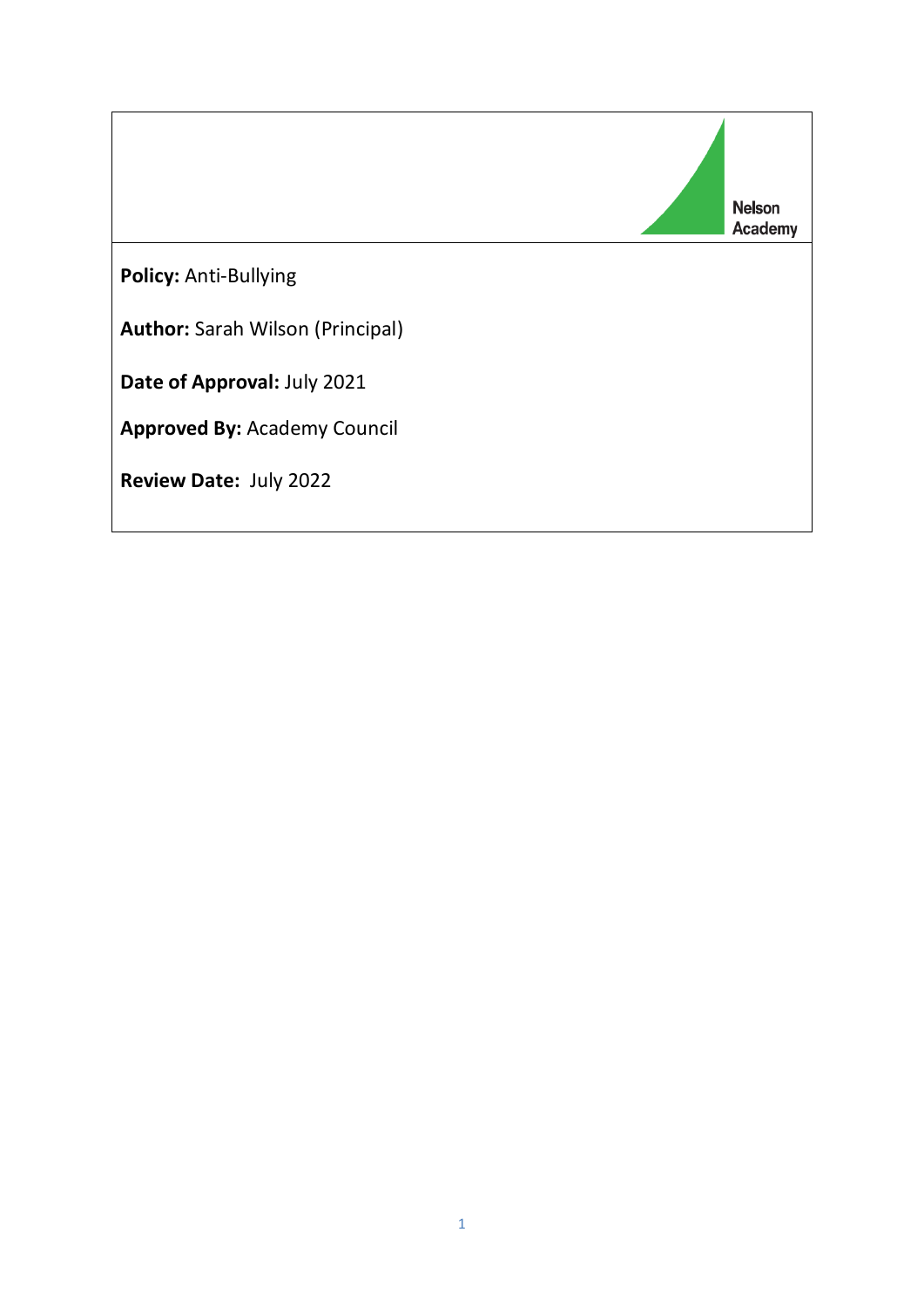

# **Nelson Academy Anti-Bullying Policy 2021-2022**

### **Introduction**

The Nelson Academy regards bullying as particularly serious and firm action will always be taken against it. This policy aims to produce a consistent response to any bullying incidents that may take place.

The Academy takes very seriously its legal duty to draw up effective procedures to prevent bullying among pupils and to bring these procedures to the attention of staff, parents and pupils. The Academy will encourage all pupils to report bullying. All teaching and support staff will be alert to the signs of bullying and act promptly and firmly against it in accordance with this Policy.

The Academy intends to implement an Anti-Bullying Policy that reflects the aims and of the DfE reflected in, 'Preventing and tackling bullying - advice for headteachers, staff and governing bodies – July 2017'. This complies with The Human Rights Act 1998, The Education and Inspections Act 2006, The Equality Act 2010 and The Education (Independent School Standards) Regulations 2014.

The aim of our Anti-Bullying Policy is to ensure that all pupils learn in a supportive, caring and safe environment without fear of being bullied. Bullying is anti-social behaviour and affects everyone; it is unacceptable and will not be tolerated. Within the curriculum, the Academy will raise the awareness of the nature of bullying through inclusion in PSHE, assemblies and subject areas, as appropriate, in an attempt to eradicate such behaviour. Staff will praise and encourage pupils when they show kindness and consideration to others. The Academy will take every opportunity to demonstrate to pupils, through the curriculum and by example that it is totally opposed to bullying, and that it will not tolerate bullying and will seek to deal with it quickly and effectively. We believe all pupils should be able to work in a caring, supportive environment and bullying has no place in this vision.

## **Bullying Definition of Bullying**

• Bullying is behaviour by an individual or group, repeated over time, that intentionally hurts another individual or group either physically or emotionally. Bullying can take many forms (for instance, cyber-bullying via text messages, social media or gaming, which can include the use of images and video) and is often motivated by prejudice against particular groups, for example on grounds of race, religion, gender, sexual orientation, special educational needs or disabilities, or because a child is adopted, in care or has caring responsibilities. It might be motivated by actual differences between children, or perceived differences.

*(Preventing and Tackling Bulling, Advice for Head Teachers, Staff and Governing Bodies, DfE, 2017, p.8)*

[https://assets.publishing.service.gov.uk/government/uploads/system/uploads/atta](https://assets.publishing.service.gov.uk/government/uploads/system/uploads/attachment_data/file/623895/Preventing_and_tackling_bullying_advice.pdf) [chment\\_data/file/623895/Preventing\\_and\\_tackling\\_bullying\\_advice.pdf](https://assets.publishing.service.gov.uk/government/uploads/system/uploads/attachment_data/file/623895/Preventing_and_tackling_bullying_advice.pdf)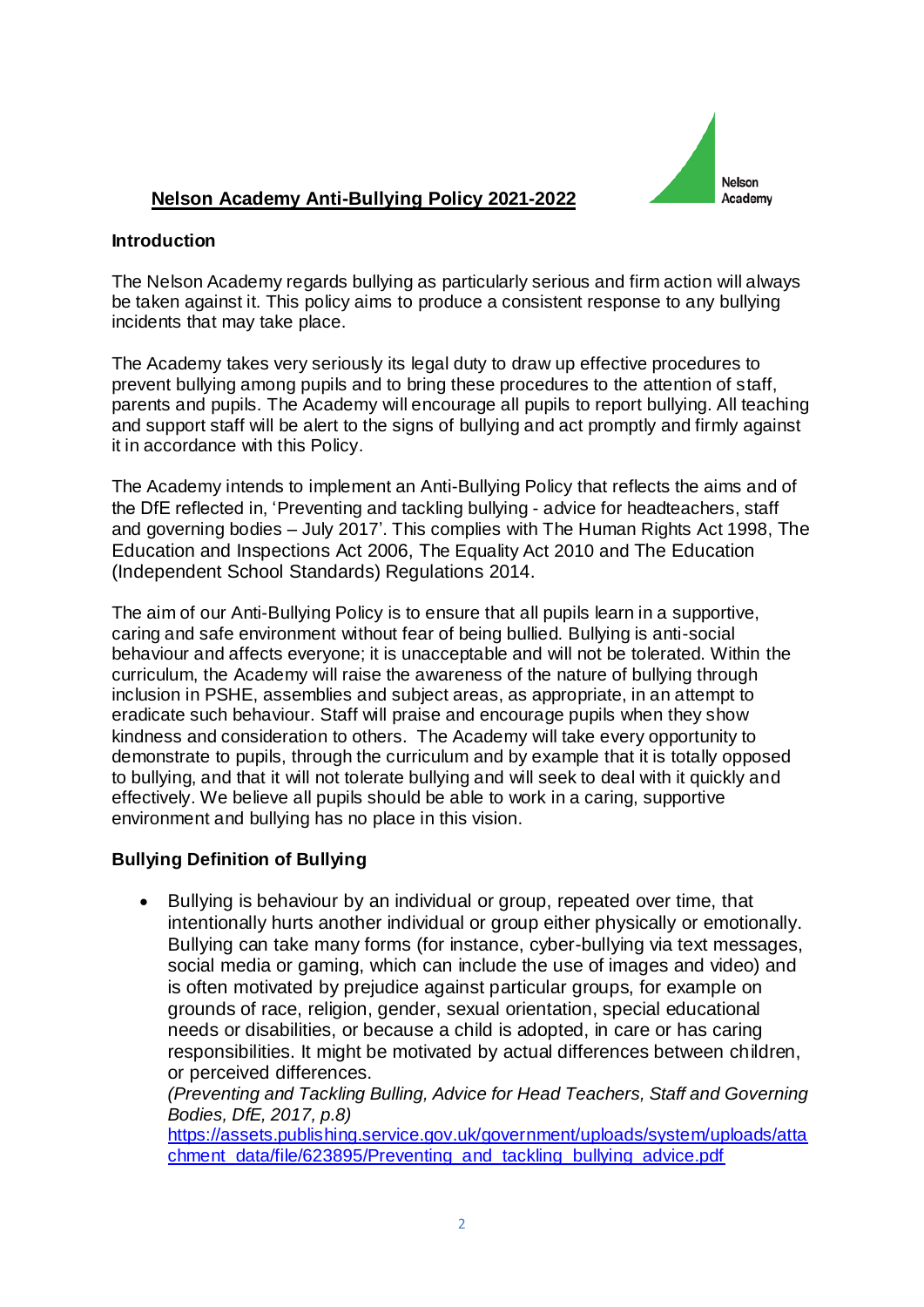- The Academy recognises that any pupil can be bullied but certain factors can make bullying more likely: a lack of close friends in the Academy, shyness, race, religion, ethnicity, nationality, sexual orientation or social class; a disability or some other obvious difference.
- Bullying is defined as deliberately hurtful behaviour, repeated over a period of time, where it is difficult for those being bullied to defend themselves. The main types of bullying are:
	- o Physical (hitting, kicking, theft)
	- o Verbal (name calling, racist remarks, xenophobia)
	- o Psychological (spreading rumours, excluding someone from social groups)
	- o Misuse of mobile phones or internet message boards and chat rooms
	- o Pupils who are being bullied may show changes in behaviour, such as becoming shy, anxious, withdrawn and nervous, feigning illness, taking unusual absences, lateness or prefers to stay with adults. There may be evidence of changes in work patterns, deterioration in work, lack of concentration or truanting from school. Staff will be vigilant for all signs of bullying

### **Roles and Responsibilities**

Bullying in our Academy is everyone's problem. All staff, students and parents/carers should be aware that bullying exists and share a commitment to combat it and to make the school environment a happier place for everyone. The responsibility for ensuring the health and safety of all students rests not only on the Principal and Academy Council (AC), but on every member of staff. Everyone has a duty of care to observe, monitor and report any behaviour, conversation or action which they suspect.

While all staff have a legal obligation to ensure that every action, however apparently small or insignificant is dealt with and reported, the Senior Leadership Team is responsible for the overall co-ordination and monitoring of this important policy.

We recognise that parents/carers have a key role to play supporting victims and counselling instigators and we will work closely with parents/carers to deal with bullying.

#### **Preventing Bullying**

The Academy will have a clear strategy, which it will share with all staff through a dedicated professional development programme. This strategy will be clearly and comprehensively communicated to every member of our student population, their families and where appropriate with the community. This strategy will be based on current best practice.

The Academy will take every opportunity to demonstrate to students, through the curriculum i.e. PSHE and Anti-Bullying Week, pastoral programmes, displays, assemblies and by example, that it is totally opposed to bullying.

Staff will not ignore bullying or suspected bullying. All Academy staff will intervene to prevent bullying incidents from taking place. After initial intervention, a referral will be made to a member of the Senior Leadership Team. The Academy will encourage pupils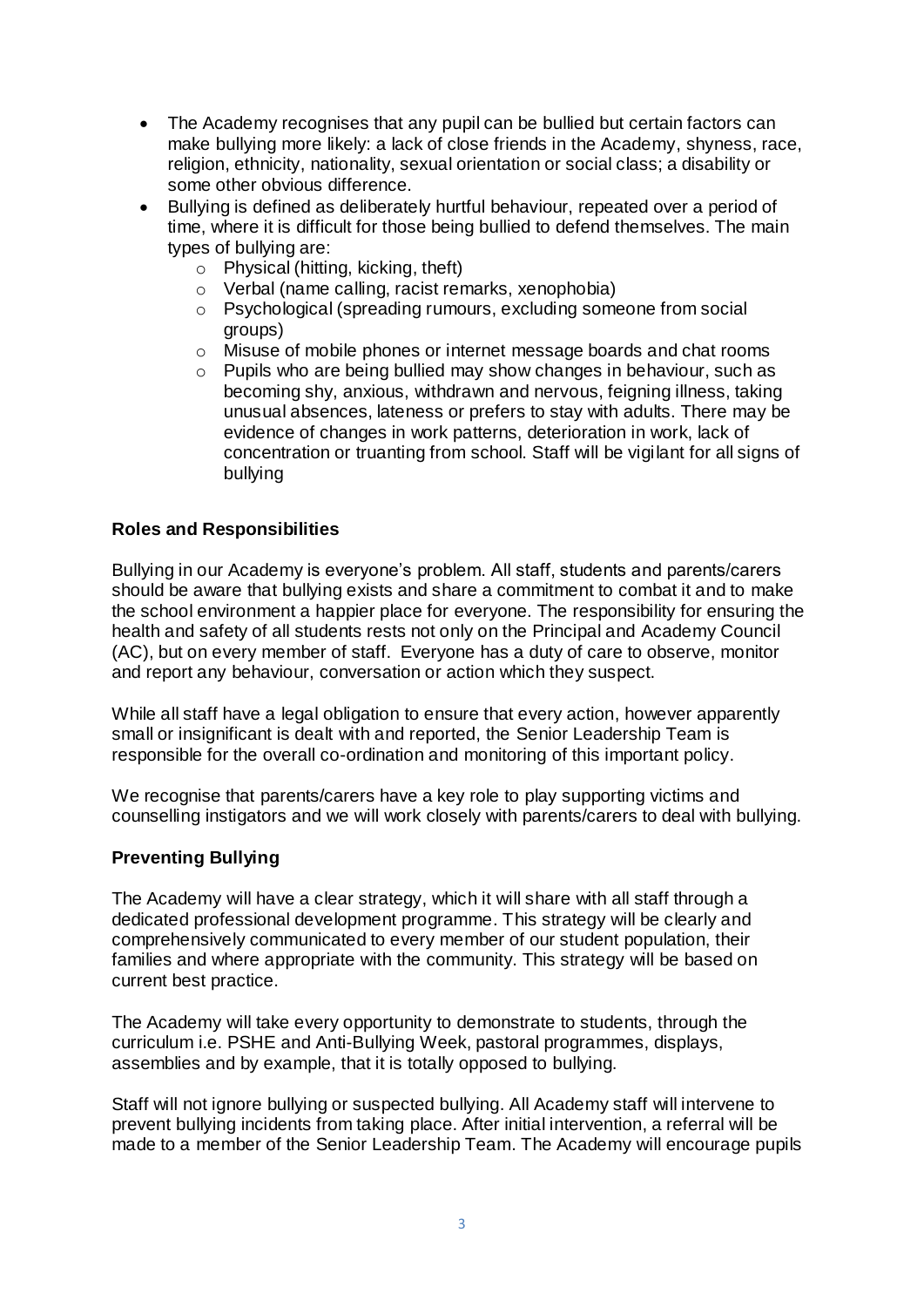to report any incidents of bullying to a teacher or other adult. We will ensure that all staff, pupils and parents/carers are aware of the Academy's Anti-Bullying Policy.

Staff will praise and encourage pupils when they show kindness and consideration to others.

Staff will be alerted to possible bullying if a pupil presents in the following ways:

- Becomes withdrawn and anxious
- Shows deterioration in their work
- Starts to attend erratically or truants
- Complains of illness frequently
- Persistently arrives late
- Has unexplained injuries
- Shows significant changes in routine and attitudes.

This list is not exhaustive, and staff and parents should be alert and communicate any concerns. Any student who has knowledge of an incident of bullying will be encouraged to report to an appropriate adult. Bullying must never be kept a secret.

#### **Homophobic Bullying**

The Academy will take an active approach to tackle all kinds of bullying, including homophobic bullying and will follow the guidance in the publication, 'Safe to Learn: Embedding Anti-Bullying Work in Schools'. [http://www.schools](http://www.schools-out.org.uk/policy/docs/DCSF_Homophobic_Bullying/Summary_Safe_to_Learn.pdf)[out.org.uk/policy/docs/DCSF\\_Homophobic\\_Bullying/Summary\\_Safe\\_to\\_Learn.pdf](http://www.schools-out.org.uk/policy/docs/DCSF_Homophobic_Bullying/Summary_Safe_to_Learn.pdf)

Homophobic bullying occurs when bullying is motivated by a prejudice against lesbian, gay, bisexual or transgender (LGBT) people and can be experienced by;

- Young people who are or who are thought to be LGBT
- Young people who are different in some way and who may not act like others
- Young people who have gay friends or family or their parents/carers are gay
- Teachers who may or may not be LGBT

The Academy recognises that homophobic bullying looks like other bullying but may include;

- Verbal abuse including spreading rumours that someone is gay
- Physical abuse including hitting, punching, kicking, sexual assault and threatening behaviour
- Cyber-bullying using on-line spaces to spread rumours about someone or exclude them (This can include text messaging including picture and video messaging)
- Staff will also challenge casual homophobic language and will ensure anyone who makes persistent remarks is removed from the classroom and made to understand the consequences of their behaviour in terms of sanctions.

## **Sexist, Sexual and Transphobic Bullying**

#### **Sexist bullying**

This is bullying based on sexist attitudes that when expressed demean, intimidate or harm another person because of their sex or gender. These attitudes are commonly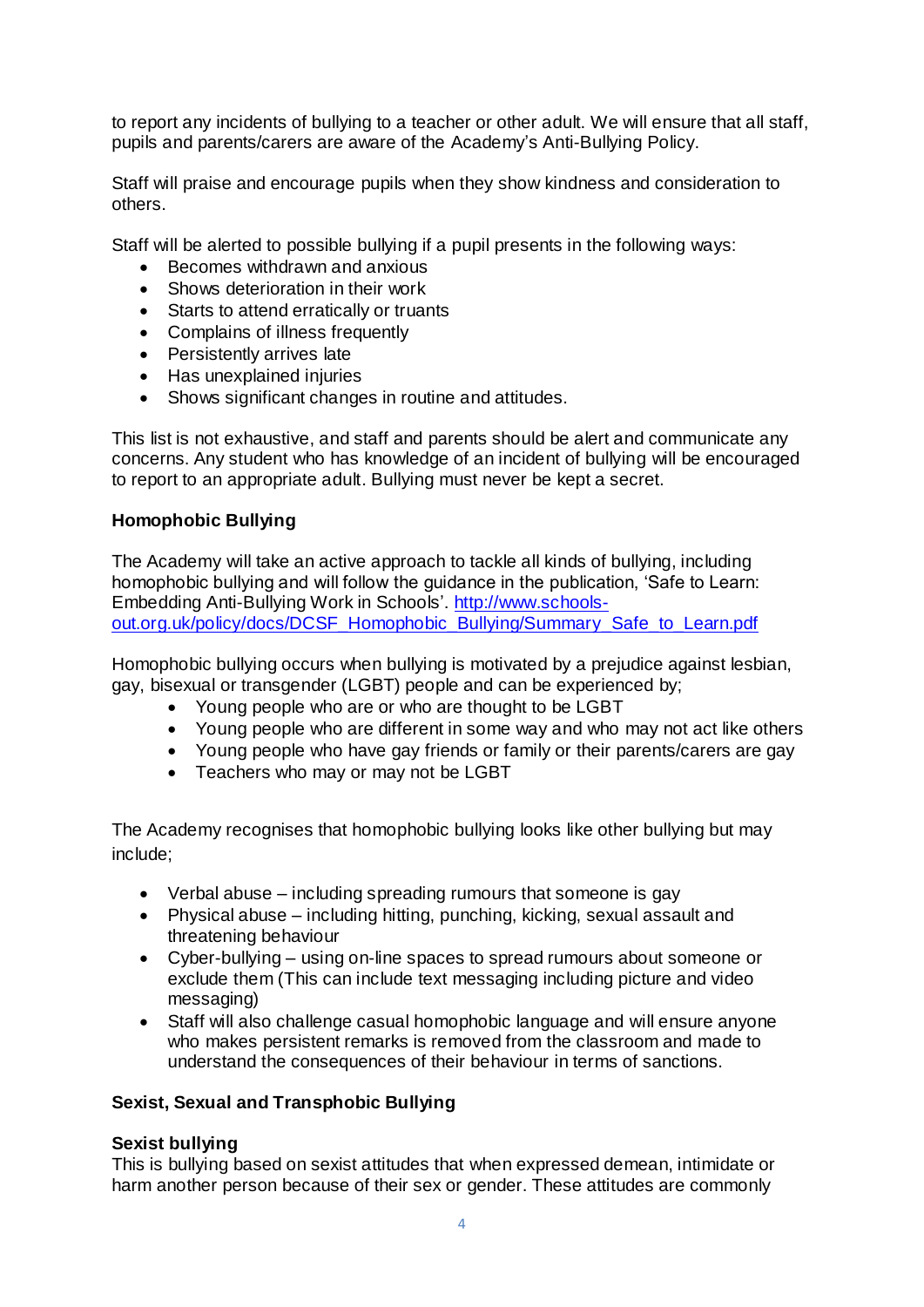based around the assumption that women are subordinate to men, or are inferior. Sexist bullying may sometimes be characterised by inappropriate sexual behaviours.

# **Sexual Bullying**

This is bullying behaviour that has a specific sexual dimension or a sexual dynamic and it may be physical, verbal or non-verbal/psychological. Behaviours may involve suggestive sexual comments or innuendo including offensive comments about sexual reputation; or using sexual language that is designed to subordinate, humiliate or intimidate. It is also commonly underpinned by sexist attitudes or gender stereotypes. Sexual bullying can be seen as sexual harassment in schools. Both sexual and transphobic bullying may affect boys and girls.

# **Transphobic Bullying**

Transphobic bullying stems from a hatred or fear of people who are transgender. 'Transgender' is an umbrella term that describes people whose sense of their gender or gender identity is seen as being different to typical gender norms. Transgender people commonly feel that their biological body is not aligned with their inner sense of gender identity. This leads some people to live in the gender role in which they feel more comfortable and which relates to their own sense of their gender identity rather than to their biological body. Where children and young people are perceived not to be conforming to the dominant gender roles that may be widely expected of them, staff will be alert for signs of bullying. Transphobic bullying is commonly underpinned by sexist attitudes. Boys and girls may be equally affected. An individual may also experience transphobic bullying as a result of perceptions that a parent, relative or other significant figure displays gender 'variance' or is transgender.

The need to address sexist, sexual and transphobic bullying will be viewed in the wider context of the Academy's duty to promote pupil well-being and to promote community cohesion.

We understand that sexist, sexual and transphobic bullying is fundamentally an issue of equality. Although girls are most frequently harmed by sexist and sexual bullying, both sexual and transphobic bullying may affect boys and girls. We will consider all pupils as potentially at risk of such bullying, particularly where they are perceived by others not to conform to dominant or stereotypical gender roles.

The Academy will respond to and prevent this type of bullying by following 'Safe to Learn: Embedding Anti-bullying Work in Schools'. [http://www.schools](http://www.schools-out.org.uk/policy/docs/DCSF_Homophobic_Bullying/Summary_Safe_to_Learn.pdf)[out.org.uk/policy/docs/DCSF\\_Homophobic\\_Bullying/Summary\\_Safe\\_to\\_Learn.pdf](http://www.schools-out.org.uk/policy/docs/DCSF_Homophobic_Bullying/Summary_Safe_to_Learn.pdf)

## **Cyberbullying and the Internet**

The Academy will follow the DfE guidance on preventing and dealing with cyberbullying summarised in the document, 'Cyberbullying: Advice for headteachers and school staff[.'https://assets.publishing.service.gov.uk/government/uploads/system/uploads/attac](https://assets.publishing.service.gov.uk/government/uploads/system/uploads/attachment_data/file/374850/Cyberbullying_Advice_for_Headteachers_and_School_Staff_121114.pdf) [hment\\_data/file/374850/Cyberbullying\\_Advice\\_for\\_Headteachers\\_and\\_School\\_Staff\\_12](https://assets.publishing.service.gov.uk/government/uploads/system/uploads/attachment_data/file/374850/Cyberbullying_Advice_for_Headteachers_and_School_Staff_121114.pdf) [1114.pdf](https://assets.publishing.service.gov.uk/government/uploads/system/uploads/attachment_data/file/374850/Cyberbullying_Advice_for_Headteachers_and_School_Staff_121114.pdf)

The Academy will provide guidance on safe internet use and ensure all students are taught how to protect themselves when using the internet.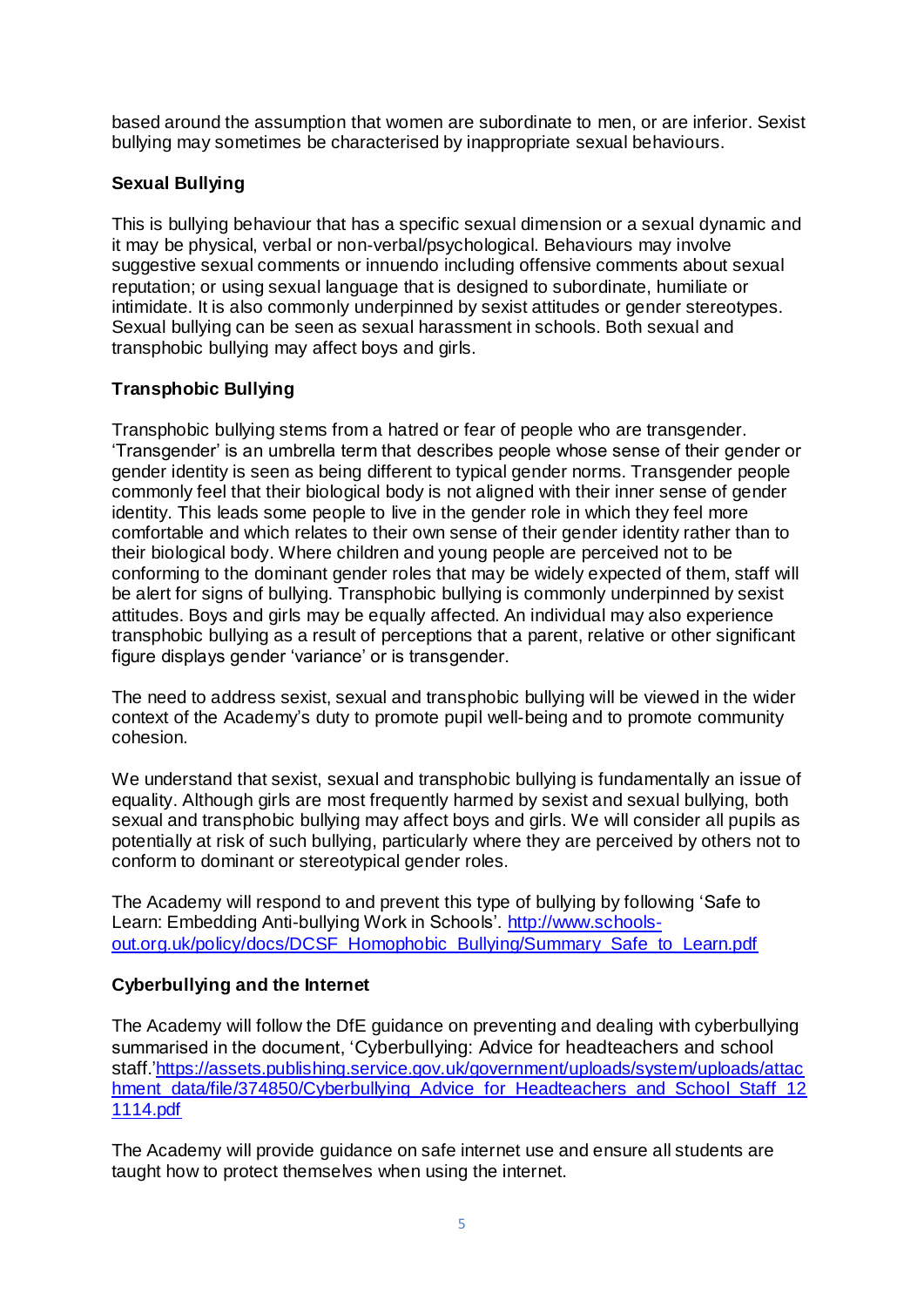Staff will promote and develop a culture of confident technology users, to support innovation, e-safety and digital literacy skills. To raise awareness of and tackle cyberbullying staff will;

- Ensure the whole Academy community understand and talk about cyberbullying
- Ensure all policies and practices including ICT Acceptable Use Policies are shared with all staff, pupils and parents/carers
- Make reporting cyberbullying easier by providing and publicising different ways of reporting it
- Promoting the positive use of technology including e-safety and digital literacy
- Evaluate the impact of preventative initiatives by using surveys etc. to collect feedback
- Bullying by text message and mobile phones
- A record will be kept of the date and time of any offensive messages
- Pupils will be encouraged to show the messages to a member of Academy staff
- Pupils who report bullying by text message will be taken seriously
- The student's family may need to contact the police if the cyberbullying is serious and if a potential criminal offence has been committed
- If such bullying is carried out on a persistent basis or if there is threat of violence, it will be treated as any other serious bullying incident
- Malicious e-mails will be dealt with in the same manner
- Pupils who take photographs or videos on their phones with malicious intent will be dealt with in the same manner

### **Bullying around Race, Religion, Nationality and Culture**

The full guidance for tackling and preventing this type of bullying can be accessed at: [https://assets.publishing.service.gov.uk/government/uploads/system/uploads/attachment](https://assets.publishing.service.gov.uk/government/uploads/system/uploads/attachment_data/file/623895/Preventing_and_tackling_bullying_advice.pdf) data/file/623895/Preventing\_and\_tackling\_bullying\_advice.pdf

The Academy recognises the need to have a tolerant and diverse community where racism and bullying should have no place. Every child deserves respect and a safe learning environment whatever their racial, religious background, nationality or culture, and every child needs to learn in a modern British society which values diversity and mutual respect. We also know that racist bullying is an aspect of bullying that schools and academies find particularly challenging. The law recognises the seriousness of abuse and attacks that are motivated by racism. The Academy has a duty at law to promote equality. Creating an ethos where racist bullying rarely happens, and is dealt with convincingly when it does, is one way in which we can fulfil that duty, and one aspect of the Trust's Equality Policy.

#### **Dealing with Bullying Incidents**

Any incidents of bullying will be taken seriously and dealt with as quickly as possible. Staff will do all they can to support the victims of bullying and make it clear to the bully that this behaviour is not acceptable.

In dealing with bullying, Academy staff will:

- Not ignore it
- Not make premature assumptions
- Listen to all accounts of the incidents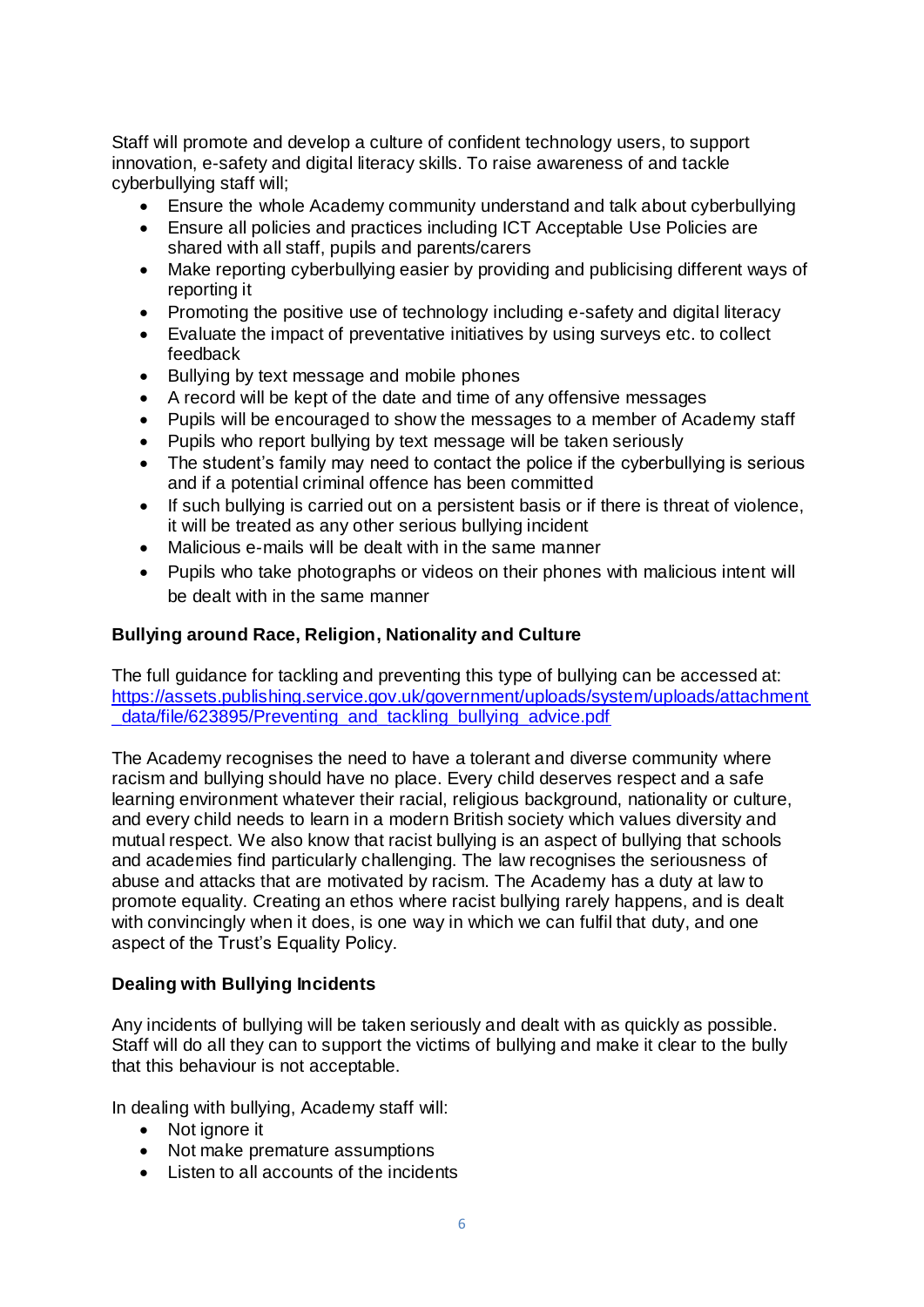- Adopt a problem-solving approach that encourages pupils to find solutions rather than simply justify themselves
- Make regular follow-up checks to ensure that bullying has not resumed

The following steps will be taken when dealing with incidents:

- If bullying is suspected or reported, the incident will be dealt with immediately by the member of staff who has been approached
- A clear account of the incident will be recorded and given to the Senior Leadership Team
- The member of the Senior Leadership Team will interview all concerned and will formally record the incident
- Class teachers will be kept informed
- Parents/Carers will be kept informed at all times
- Punitive measures will be used as appropriate and in consultation will all parties concerned

## **If a Pupil is Bullied**

Staff who receive a report of bullying from a pupil will:

- Listen to the pupil's account of the incident
- Reassure the pupil that reporting the bullying incident was the right thing to do
- Make it clear to the pupil that he or she is not to blame for what has happened
- Make a note of what the pupil says
- Explain that the pupil should report any further incidents to a teacher or other member of staff immediately.

Staff will ask the pupil:

- What has happened
- How often it has happened
- Who was involved; where it happened
- Who saw what happened
- What he or she has done about it already

This information will be referred as soon as possible to the Class Teacher and Senior Leadership Team.

## **Advice and Support to Pupils**

The Academy staff will advise pupils who are caught up in bullying incidents to:

- Stay calm and look as confident as possible
- Try to be firm and clear and tell them to stop
- Get away from the situation as quickly as possible
- Immediately tell an adult what has happened

Pupils who have been bullied will be supported by:

- Offering an immediate opportunity to discuss the experience with their class teacher or member of staff of their choice
- Reassuring the pupil
- Offering continuous support
- Restoring self-esteem and confidence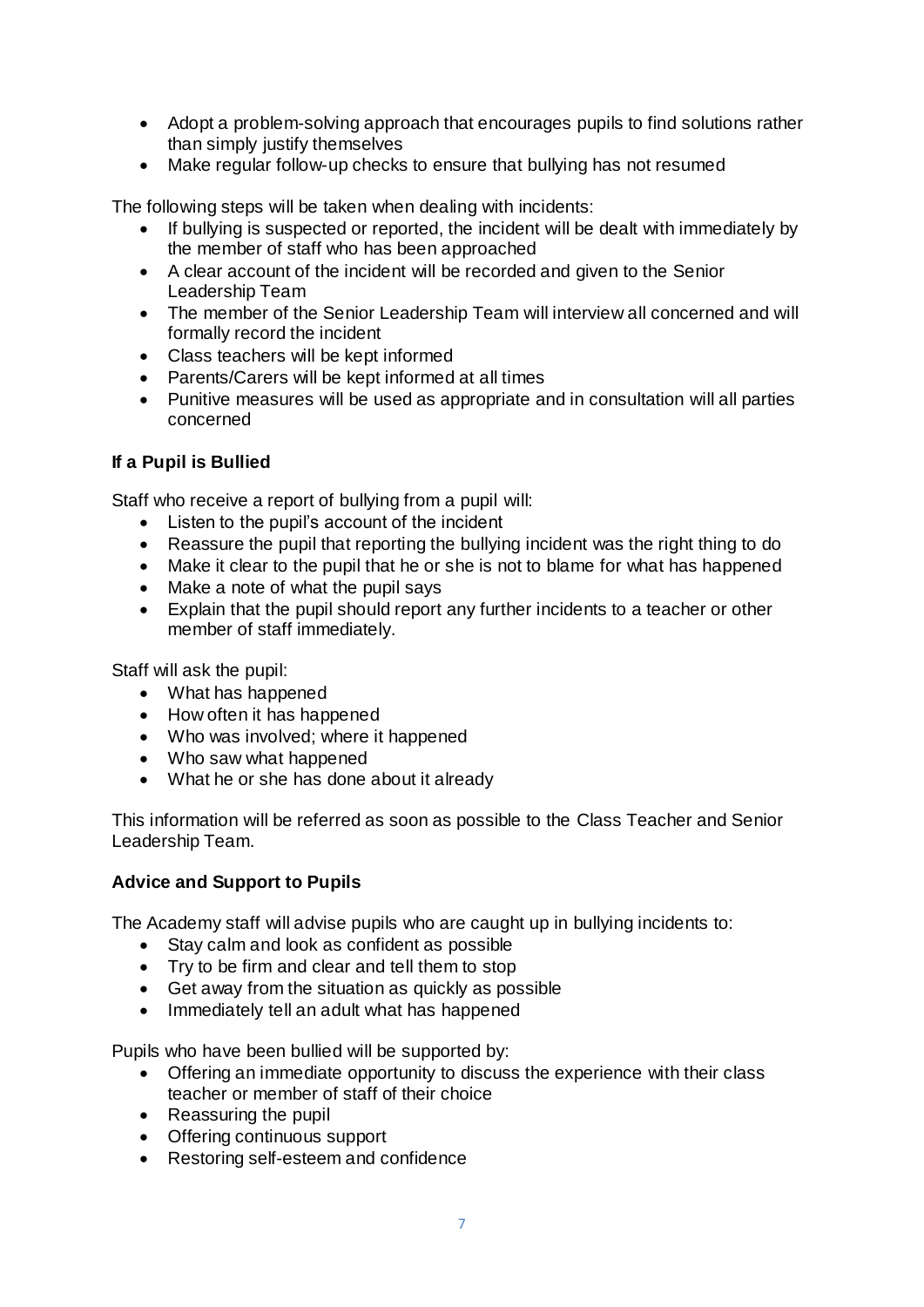Staff will spend time to help pupils who have bullied others to change their behaviour. If a pupil is bullying others, staff will:

- Talk to the pupil and explain that bullying is wrong and makes others unhappy
- Discuss with the pupil how to join in with others without bullying
- Talk to the pupil about how things are going at school, his or her progress and friends
- Give the pupil lots of praise and encouragement when he or she is being kind and considerate to others
- Involve parents/carers when appropriate

## **Dealing with Serious Bullying**

If the preventative measures and peer support strategies do not succeed, serious bullying will be dealt with under the Academy's Behaviour Policy.

The bully may be:

- Removed from the group
- Be put in detention; be placed isolation
- Be banned from a school trip or other events where these are not an essential part of the curriculum
- Given an official warning, be reported for anti-social behaviour to the police,
- Be excluded for a fixed period

In the most serious cases, permanent exclusion may be considered if the bullying:

- Involves serious actual or threatened violence against another pupil
- Amounts to persistent and defiant misbehaviour.

## **Recording Incidents**

All incidents of bullying and discussions with the pupils involved will be recorded, along with the Academy's response to the incident.

#### **Co-operating with Parents and Carers**

The Academy will work with parents/carers in dealing with bullying. Bullying in our Academy is everyone's problem. All staff, pupils and parents/carers should be aware that bullying can exist and share a commitment to combat it and to make school a happier place for everyone.

The Academy will ensure that parents/carers are aware of the Academy's Anti-Bullying Policy. Parents, carers and families are often the first to detect signs of bullying. Common physical symptoms include headaches, stomach aches, anxiety and irritability. The Academy will encourage parents who suspect that a child is bullying or being bullied to immediately contact the Academy and make an appointment to see the child's class teacher or member of the Senior Leadership Team as soon as possible. Parents and carers will be informed of incidents and involved in discussions. The Academy will discuss with parents/carers how they can work together to stop the bullying.